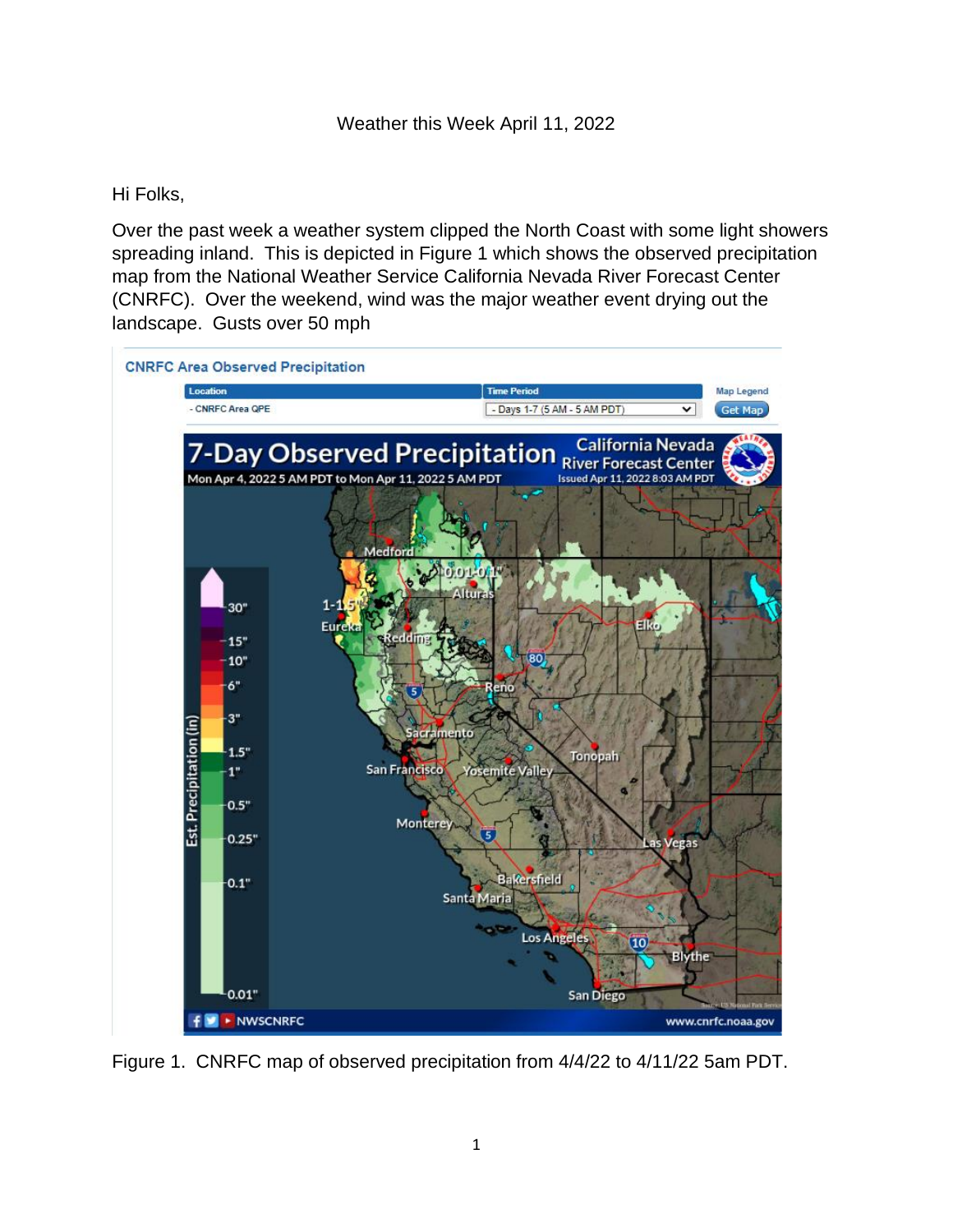Over the next six days, multiple weather systems pass through with some notable precipitation accumulation in places. This is depicted in the CNRFC map of forecast precipitation in Figure 2. In Figure 2 multiple inches of precipitation are forecast for the Sierra Nevada while less than an inch is forecast for Reno, NV. This is indicative of atmospheric river behavior with most of the moisture raining out on the west slope. It is possible that more precipitation will fall in the next six days than did from April through June of last year. It will also be (in some places) more precipitation than was observed in the January through March 2022 window continuing the whiplash extremes of this year. This is really helpful for getting snowmelt into the streams and augmenting that flow with storm runoff which should help reservoir supplies. It also offsets the extreme drying from the winds over the weekend.



**CNRFC Area Precipitation Forecast** 

Figure 2. CNRFC map of forecast precipitation from 4/11/22 to 4/17/22.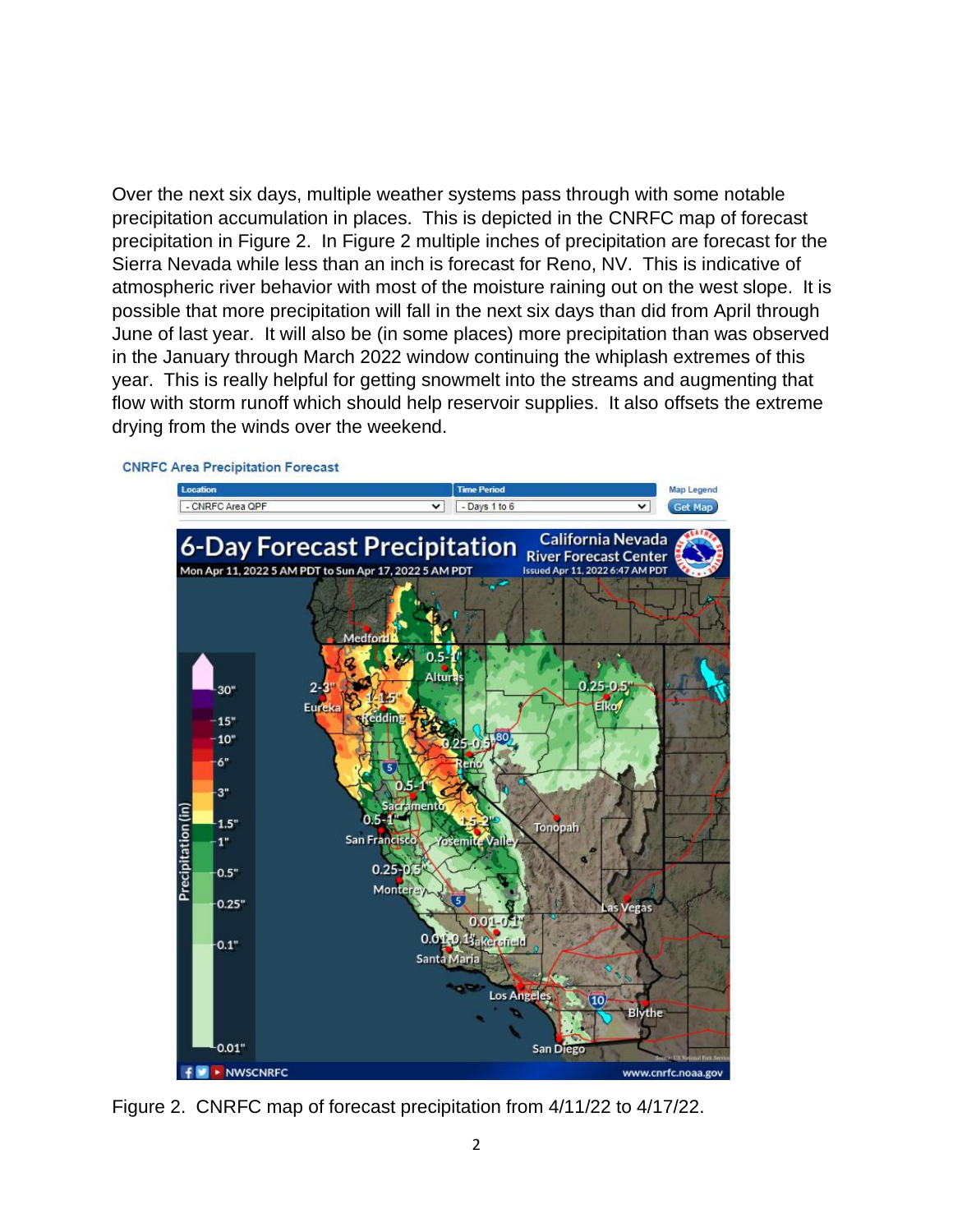Looking at this week's storms from an atmospheric river perspective, we can see three pulses of moisture impacting California using the AR landfall tool from the Scripps Institution of Oceanography Center for Western Weather and Water Extremes (CW3E) which is shown in Figure3. The data depicted is from the European Center for Medium Range Forecasting (ECMWF) as the US model data from NOAA is unavailable this morning.



Figure 3. AR Landfall Tool from CW3E showing AR activity over the next 15 days (only 15 because the data is from ECMWF).

The first AR is arriving today with the longest duration of conditions (widest area of purple on the graphic) lasting most of the day at latitudes between Yosemite and Lake Tahoe. A second, less certain pulse (colored yellow) shows up Thursday into Friday and the third on Saturday. Looking out into the second week, a fourth pulse may show up around the 19<sup>th</sup> or 20<sup>th</sup> of the month. This is indicative of the high-pressure system offshore losing strength allowing storms to push in from the Gulf of Alaska. Looking at the forecast model run this morning shows that in week 2, the high pressure in the eastern Pacific is weaker than the system in the western Pacific. Stronger systems are needed to enable blocking conditions and dry weather.

As far as the snowpack goes, the automated sensors reported an average of 8.9 inches of snow water equivalent (the amount of water in the snowpack) on April 4. 2022. By April 8, this value had fallen to 7.2 inches. Today's value (April 11) shows 6.0 inches. Considering the peak snowpack represented by the sensors was 16.1 inches, over half of the snowpack has melted before mid-April. Remember though that the sensors only show a portion of the snow fields in an elevation band where snow is present most of the time and accommodates the terrain and land use restrictions. It also represents